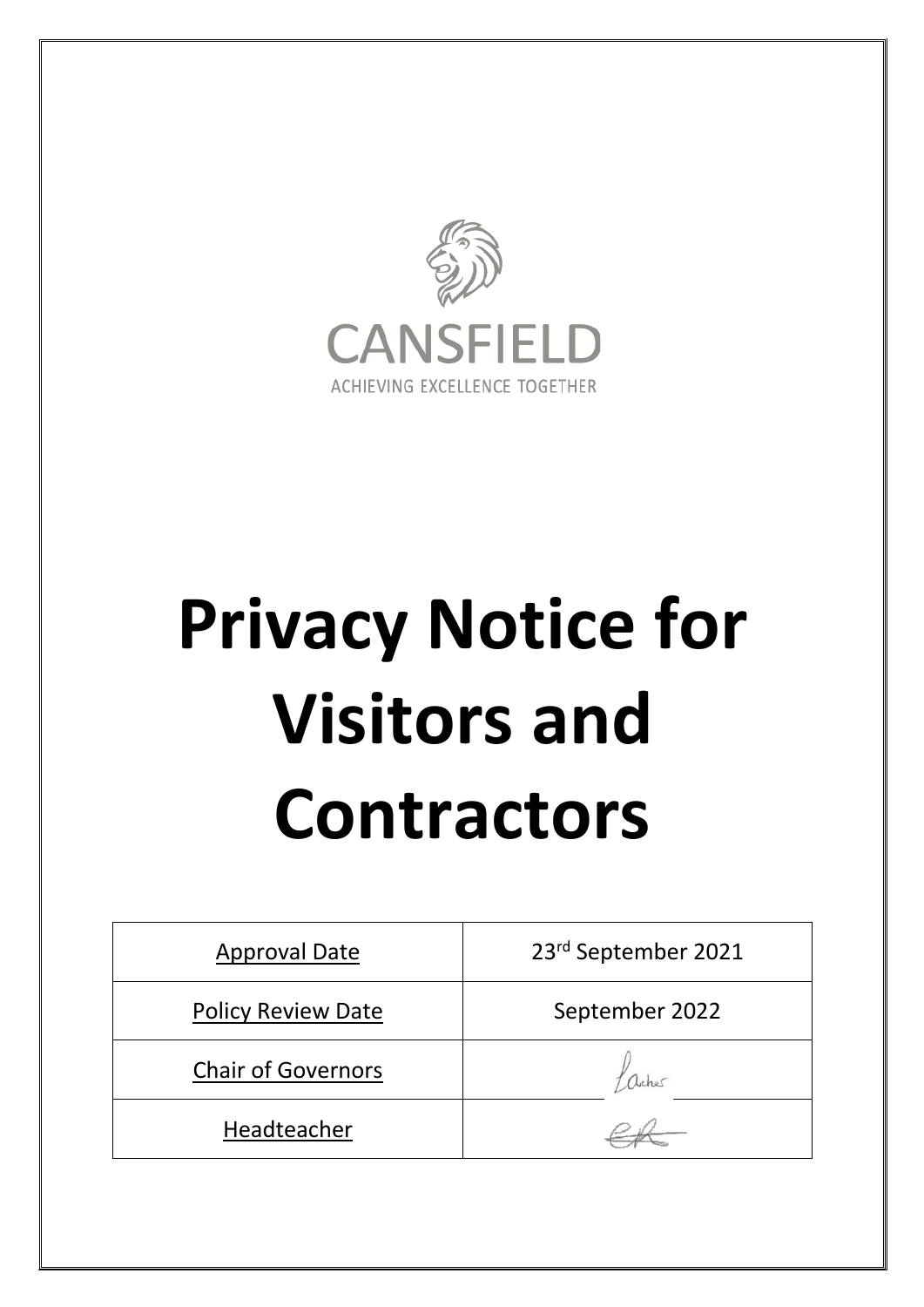Cansfield High School is committed to protecting the privacy and security of your personal information. This privacy notice describes how we collect and use personal information about you during and after your visit with us, in accordance with the General Data Protection Regulation (GDPR). It applies to all current and former visitors and contractors.

# **Who Collects This Information?**

Cansfield High School is a 'data controller'. This means that we are responsible for deciding how we hold and use personal information about you. We are required under data protection legislation to notify you of the information contained in this privacy notice. This notice does not form part of a contract to provide services and we may update this notice at any time. It is important that you read this notice, together with any other privacy notice we may provide on specific occasions when we are collecting or processing personal information about you, so that you are aware of how and why we are using such information.

## **Data Protection Principles**

We will comply with the data protection principles when gathering and using personal information, as set out in our data protection policy.

## **The Categories of Information That We Collect, Process, Hold and Share**

We process data relating to those visiting our school (including contractors). Personal data that we may collect, process, hold and share (where appropriate) about you includes, but not restricted to:

- Personal information and contact details such as name, title, addresses, date of birth, marital status, phone numbers and personal email addresses;
- Criminal records information as required by law to enable you to work with children e.g. DBS checks;
- Information relating to your visit, e.g. your company or organisations name, arrival and departure time, car number plate;
- Information about any access arrangements you may need;
- Photographs for identification purposes for the duration of your visit;
- CCTV footage captured by the school.

#### **How We Collect This Information**

We may collect this information from you, the Home Office, the DBS, other professionals we may engage (e.g. to advise us generally), our signing in system, automated monitoring of our websites and other technical systems such as our computer networks and connections, CCTV and access control systems, remote access systems, email and instant messaging systems, intranet and internet facilities.

#### **How We Use Your Information**

We will only use your personal information when the law allows us to. Most commonly, we will use your information in the following circumstances:

- Where we need to perform the contract we have entered into with you;
- Where we need to comply with a legal obligation (such as health and safety legislation, under statutory codes of practice and employment protection legislation);
- Where it is needed in the public interest or for official purposes;
- Where it is necessary for our legitimate interests (or those of a third party) and your interests, rights and freedoms do not overrise those interests.
- When you have provided us with consent to process your personal data.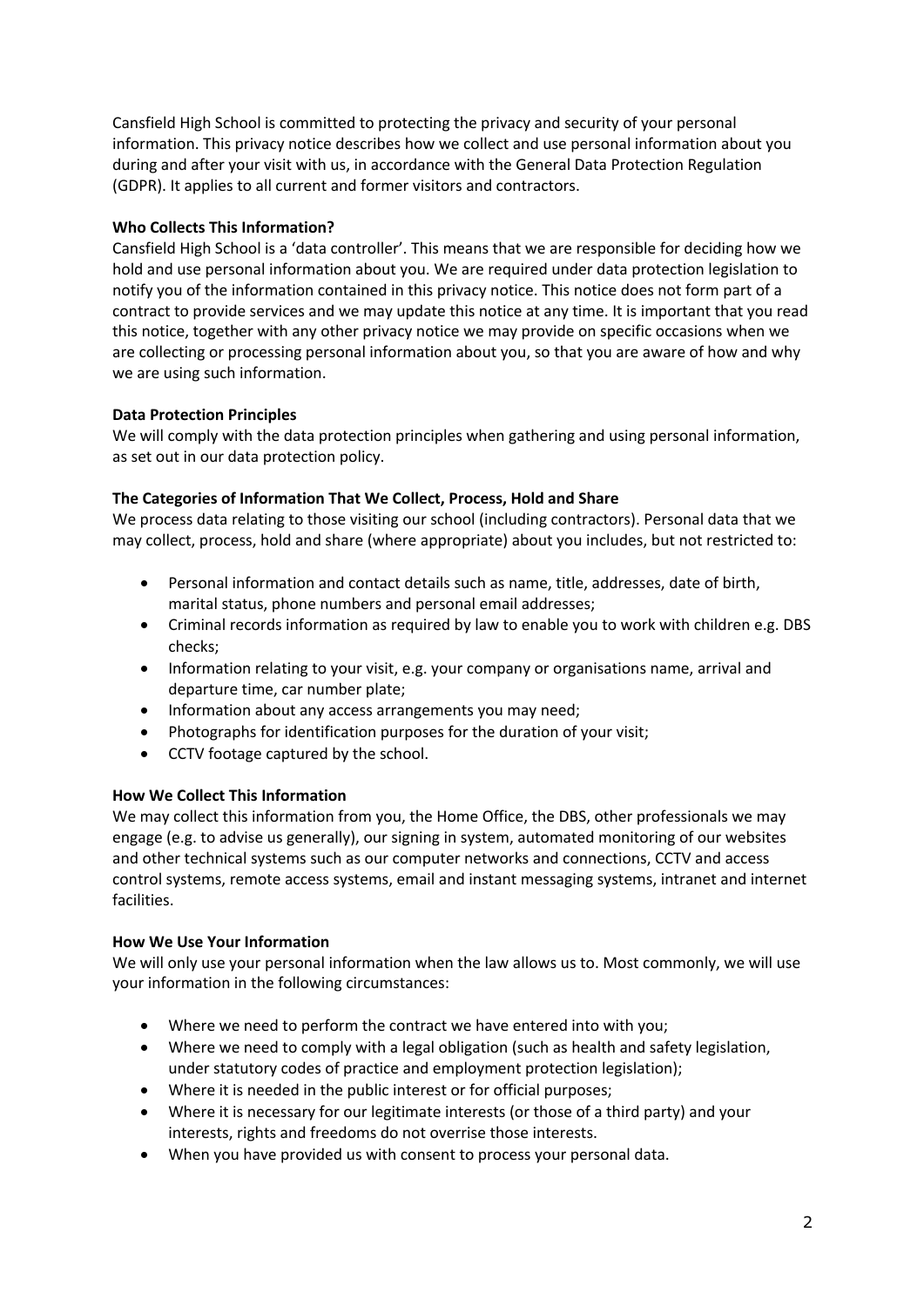We need all the categories of information in the list above primarily to allow us to perform our contract with you, with your consent and to enable us to comply with legal obligations. Please note that we may process your information without your knowledge or consent, where this is require or permitted by law.

The situations in which we will process your personal information are listed below:

- Ensure the safe and orderly running of the school;
- To manage our workforce and those deployed on site;
- Personnel management including retention
- In order to manage internal policy and procedure;
- Complying with legal obligations;
- Carry out necessary administration functions to allow visitors and contractors on site;
- To monitor and manage access to our systems and facilities in order to protect our networks and for the purposes of safeguarding;
- To monitor and protect the security of our network and information, including preventing unauthorised access to our computer network and communications systems and preventing malicious software distribution;
- To answer questions from insurers in respect of any insurance policies which relate to you;
- Health and safety obligations;
- Prevention and detection of fraud or other criminal offences; and
- To defend the School in respect of any investigation or court proceedings and to comply with any court or tribunal order for disclosure.

Some of the above grounds for processing will overlap and there may be several grounds which justify our use of your personal information. We will only use your personal information for the purposes for which we collected it, unless we reasonably consider that we need to use it for another reason and that reason is compatible with the original purpose. If we need to use your personal information for an unrelated purpose, we will notify you and we will explain the legal basis which allows us to do so.

#### **How We Use Particularly Sensitive Information**

Sensitive personal information (as defined under the GDPR as 'special category data') require higher levels of protection and further justification for collecting, storing and using this type of personal information. We may process this data in the following circumstances:

- In limited circumstances, with your explicit written consent;
- Where we need to carry out our legal obligations in line with our data protection policy;
- Where it is needed in the public interest, such as for equal opportunities monitoring;
- Where it is needed to assess your working capacity on health grounds, subject to appropriate confidentiality safeguards. Less commonly, we may process this type of information where it is needed in relation to legal claims or where it is necessary to protect your interests (or someone else's interests) and you are not capable of giving your consent.

#### **Criminal Convictions**

We may only use information relating to criminal convictions where the law allows us to do so. This will usually be where it is necessary to carry out our legal obligations. We will only collect information about criminal convictions if it is appropriate given the nature of the role and where we are legally able to do so.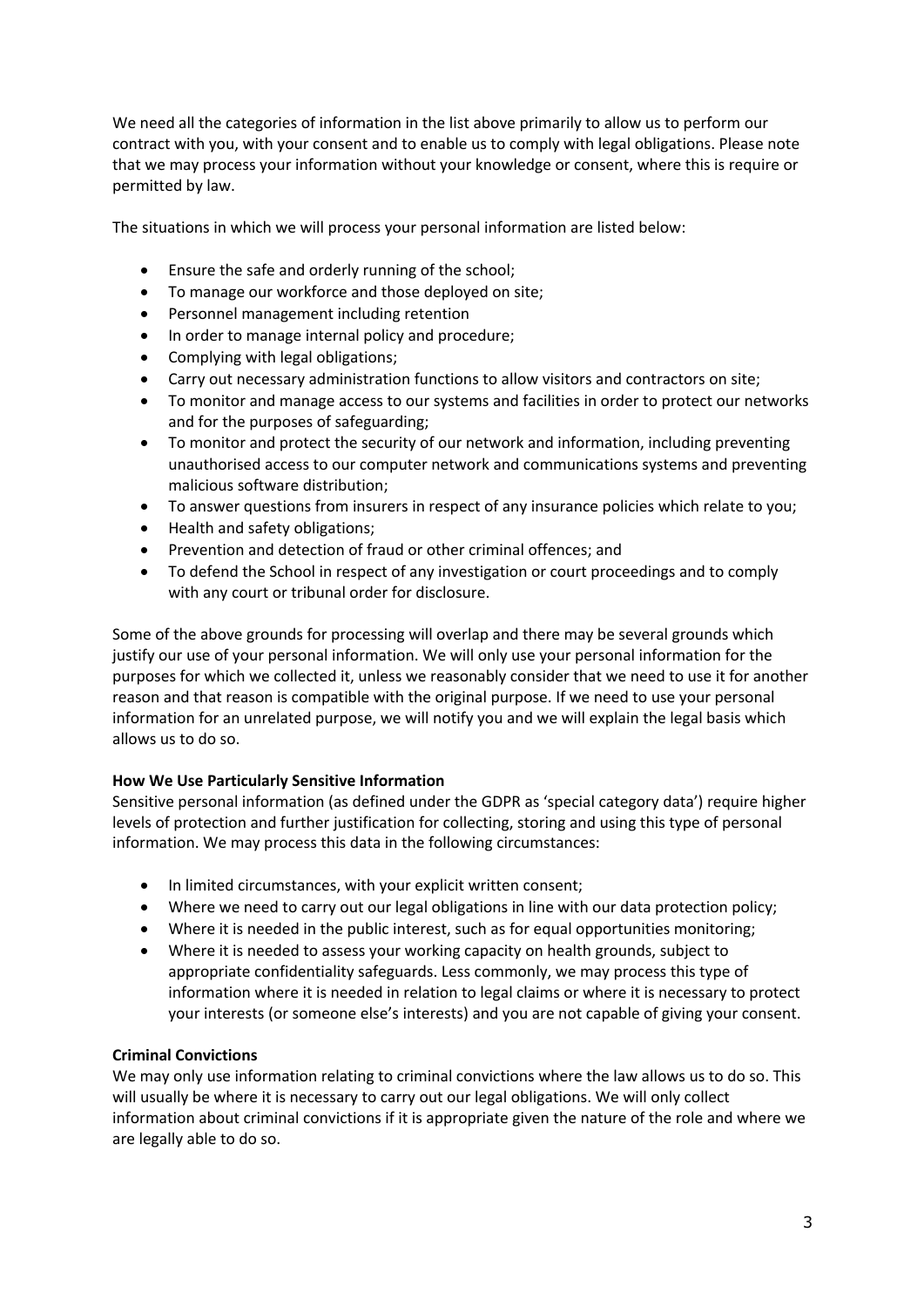# **Sharing Data**

We may need to share your data with third parties, including third party service providers where required by law, where it is necessary to administer the working relationship with you or where we have another legitimate interest in doing so. These include the following:

- the Department for Education (DfE);
- Ofsted;
- Other schools within the Authority;
- Law enforcement officials such as police, HMRC;
- LADO;
- Professional advisors such as lawyers and consultants;
- Support services (including HR support, insurance, IT support, information security, pensions and payroll);
- The Local Authority; and
- DBS.

Information will be provided to those agencies securely or anonymised where possible. The recipient of the information will be bound by confidentiality obligations, we require them to respect the security of your data and to treat it in accordance with the law.

## **Retention Periods**

Except as otherwise permitted or required by applicable law or regulation, the School only retains personal data for as long as necessary to fulfil the purposes they collected it for, as required to satisfy any legal, accounting or reporting obligations, or as necessary to resolve disputes. To determine the appropriate retention period for personal data, the School considers the amount, nature, and sensitivity of personal data, the potential risk of harm from unauthorised use or disclosure of personal data, the purposes for processing the personal data, whether we can fulfil the purposes of processing by other means and any applicable legal requirements. The School typically retains personal data for 6 years or for as long as the data is required subject to any exceptional circumstances or to comply with laws or regulations that require a specific retention period.

# **Security**

We have put in place measures to protect the security of your information (i.e. against it being accidentally lost, used or accessed in an unauthorised way). In addition, we limit access to your personal information to those employees, agents, contractors and other third parties who have a business need to know. Third parties will only process your personal information on our instructions and where they have agreed to treat information confidentially and to keep it secure. We have put in place procedures to deal with any suspected data security breach and will notify you and any applicable regulator of a suspected breach where we are legally required to do so.

# **Your Rights of Access, Correction, Erasure and Restriction**

It is important that the personal information we hold about you is accurate and current. Please keep us informed if your personal information changes during your relationship with us. Under certain circumstances by law you have the right to:

• Access your personal information (commonly known as a "subject access request"). This allows you to receive a copy of the personal information we hold about you and to check we are lawfully processing it. You will not have to pay a fee to access your personal information. However, we may charge a reasonable fee if your request for access is clearly unfounded or excessive. Alternatively, we may refuse to comply with the request in such circumstances.